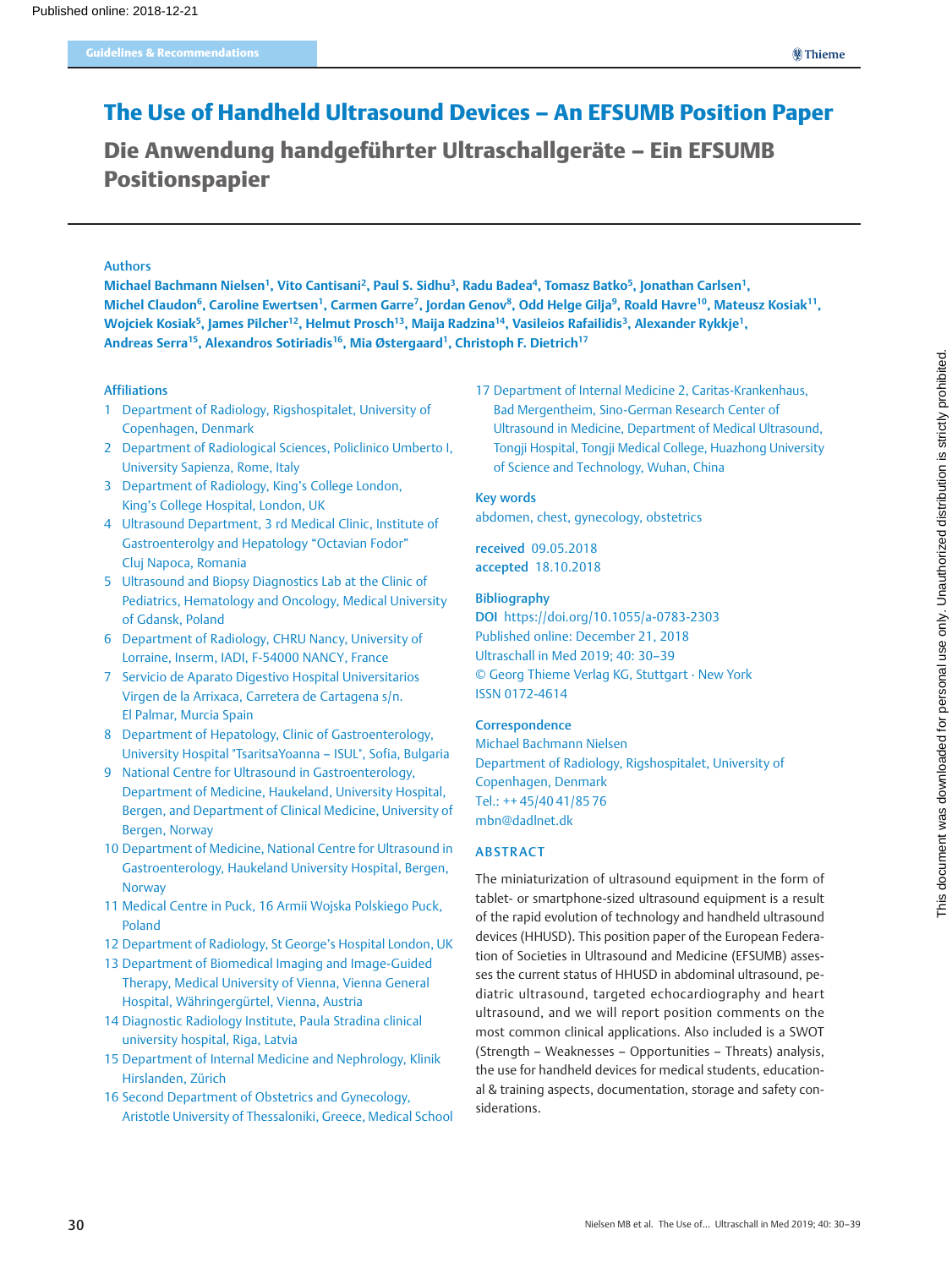#### ZUSAMMENFASSUNG

Die Verkleinerung von handlichen zu handgeführten Ultraschallgeräten mit einer Größe und Form von Tablets bzw. Smartphones ist das Ergebnis einer rasanten Technologieentwicklung. Dieses Positionspapier der Europäischen Ultraschallgesellschaft (EFSUMB, European Federation of Societies in Ultrasound and Medicine) beschreibt aktuelle Anwendungen von kleinen und kleinsten Ultraschallgeräten am Thorax und Abdomen. Häufige angewandte Applikationen werden beschrieben. Das Positionspapier beinhaltet auch eine SWOT-Analyse (Strength – Weaknesses – Opportunities – Threats). Anwendungen durch Medizinstudenten sowie Ausbildungsund Trainingsaspekte, Dokumentation, Speicherung von Daten sowie Sicherheitsaspekte werden beleuchtet.

## Introduction

The miniaturization of ultrasound equipment is a result of the rapid evolution of technology. Today it is possible to use portable handheld scanners that work wirelessly using battery power to perform B-mode scanning and often Doppler as well [1 – 7]. The European Federation of Societies for Ultrasound in Medicine and Biology (EFSUMB) has observed the use of handheld ultrasound devices (HHUSDs). In this position paper we consider handheld ultrasound devices to be tablet- or smartphone-sized scanners (pocket-sized) and we will report position comments on the most common clinical applications.

## SWOT analysis

A SWOT (Strengths – Weaknesses – Opportunities – Threats) analysis aims to identify the key internal and external factors that are important for achieving an objective, in this case the use of handheld ultrasound devices (▶ Table 1).

The parties involved in the medical application of handheld devices are mainly new users of ultrasound scanners, such as residents of internal medicine, pulmonology, rheumatology, surgery and anesthesiologists. Other groups of health care personnel may also be trained to perform specific ultrasound examinations with handheld devices. This may be ambulance staff, primary care physicians, nurses and physiotherapists.

The strengths of handheld ultrasound devices are that they are easy to transport in a pocket both in in-hospital and other settings. They are cheaper than high-end ultrasound devices and use less power. Accordingly, they may be readily available for many users in various clinical settings.

The weaknesses of HHUSDs are that the screen is small, and it may be difficult to find a suitable position for the device/screen while using one hand to hold the transducer. This may result in inadequate scans since small lesions can be missed or areas can be overlooked because of small screen sizes and difficult positioning. The small size also makes the HHUSD easier to misplace. HHUSDs may have limited features and limited possibilities for fine tuning the image using the on-screen buttons.

The strengths of handheld devices result in several opportunities: ultrasound may be performed by a wider range of health care providers with varying levels and with different types of education. Handheld devices may also facilitate the use of ultrasound for teaching purposes, e. g., in anatomy and physiology. This may result in easier and faster diagnostics particularly for simple questions with a yes/no answer in the emergency setting. The expected gain is that a patient's diagnosis is recognized rapidly, and treatment can be changed accordingly, which may lead to better health care and even a shorter hospital stay. Some studies have been undertaken to support this [8 – 10]. With the increased usage of ultrasound amongst healthcare providers, the prices of ultrasound equipment may fall, enabling even more users to acquire HHUSDs. However, lower prices may result in people with less ultrasound training using handheld devices to maximize profit when ultrasound examinations are reimbursed. Furthermore, ultrasound examinations without a clinical indication may be performed more frequently, e. g. in obstetrics. Lack of education may result in an increase in both false-positive and false-negative diagnoses, thus increasing the need for a second ultrasound examination by qualified health care personnel.

## Common uses

## Abdominal handheld ultrasound

Abdominal ultrasound examination covers a range of different diseases and organs and is performed in various clinical settings ranging from acute examinations to routine and follow-up examinations. In addition, physicians from a wide range of specialties including pediatrics, emergency care medicine, gastroenterology, urology and gastrointestinal surgery perform abdominal ultrasound. This stresses the need for systematic and well-considered implementation of HHUSDs in abdominal ultrasound to achieve comparable and reliable information between different patients, diseases and physicians.

The clinical trials published on abdominal HHUSDs generally fall into one of four groups: gastroenterology, gynecology, urology and abdominal aortic ultrasound. Most of the articles on HHUSDs in gastroenterology and related fields focus on tentative diagnosis and triage of acutely ill patients or on assessments of ascites for paracentesis [8, 9, 11, 12].

In a study performed by residents in 199 recently admitted medical patients [8], the diagnosis of ascites, liver metastases, abdominal tumors, hydronephrosis and cholelithiasis could be confirmed but not ruled out by HHUSD, when compared to standard ultrasound examination performed by an experienced radiologist. This finding is confirmed by a study on 28 medical ward patients [13], which suggests that even though the specificity of HHUSDs is high for hepatic, biliary, renal and ascites evaluation, the sensitivity is insufficient when conventional ultrasound devices are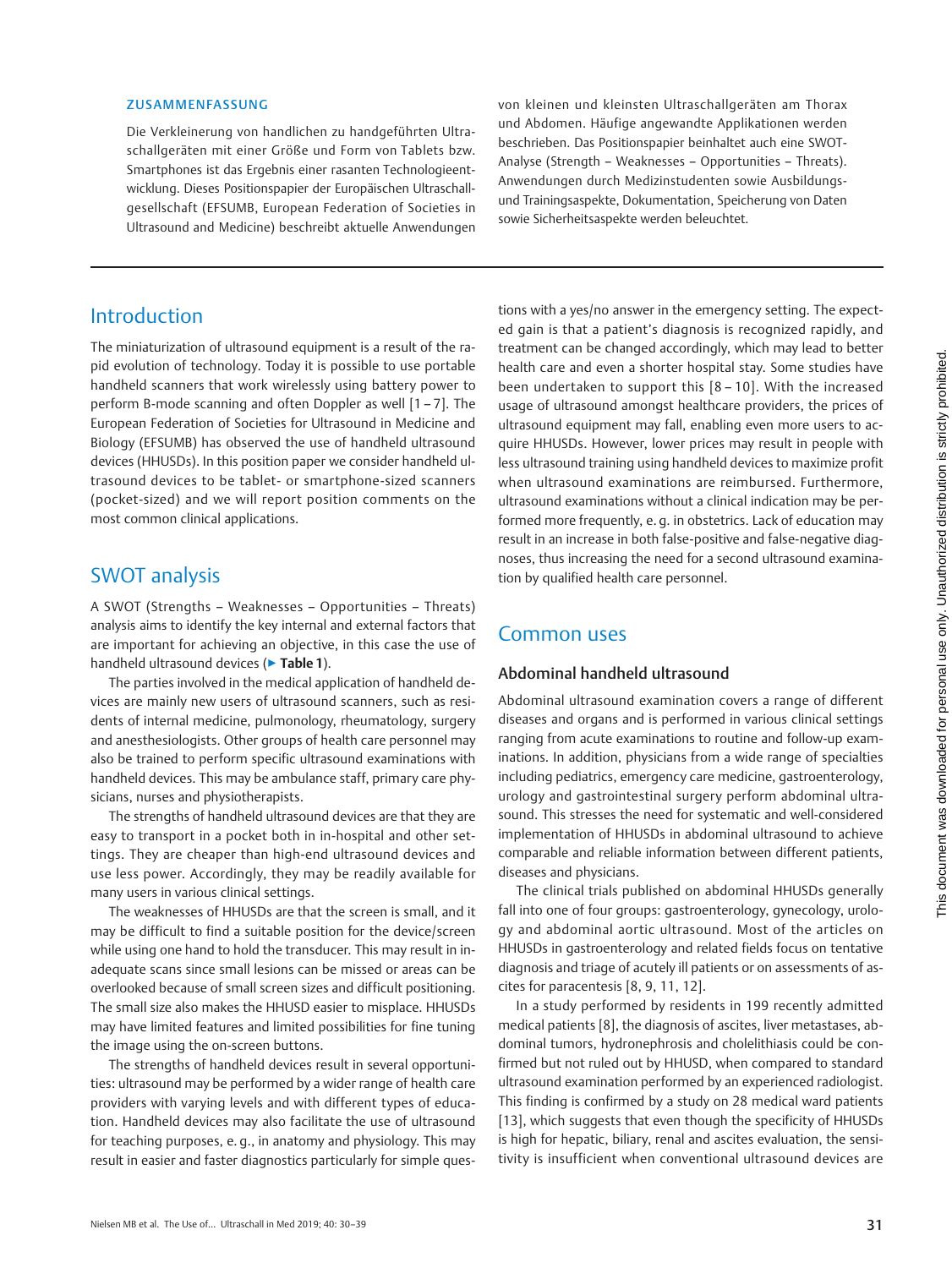### ▶ Table 1 SWOT analysis for handheld ultrasound devices.

| strengths                                                                                                                                                                                                                            | <b>Weaknesses</b>                                                                                                                                                                      |
|--------------------------------------------------------------------------------------------------------------------------------------------------------------------------------------------------------------------------------------|----------------------------------------------------------------------------------------------------------------------------------------------------------------------------------------|
| easy to carry<br>low cost<br>low power supply<br>flexible and versatile in use                                                                                                                                                       | small screen - insufficient for<br>diagnostics<br>difficult to place the screen/device<br>while scanning<br>limited possibilities for documen-<br>tation<br>limited features available |
| opportunities                                                                                                                                                                                                                        | threats                                                                                                                                                                                |
| more widespread use of ultra-<br>sound by different health care<br>professionals<br>easier and faster diagnoses,<br>particularly in emergencies<br>possibility of using ultrasound<br>for teaching medical students,<br>for instance | insufficient training of people<br>performing ultrasound (more false-<br>positive/-negative diagnoses)<br>unwarranted scanning caused by<br>an interest in profit                      |

used as the gold standard. One feasibility study on known focal lesions with a focus on HHUSD image quality and ability to reliably evaluate abdominal lesion size and vascularization showed satisfactory results and overall high diagnostic accuracy and value for determining the puncture site for paracentesis among other things [7]. In 216 trauma patients, HHUSD FAST-scanning had an NPV of 99.5 %, signifying that HHUSDs could be used to rule out free abdominal fluid [12]. Concordantly, in patients clinically suspected of ascites, HHUSDs successfully confirmed the diagnosis in 96 % of cases, while the diagnosis was only missed in mild cases as assessed by conventional ultrasound or computed tomography (CT) [14]. In the same study HHUSD-guided paracentesis of ascites was feasible in 38 of 40 patients, with no severe complications. In another study performed in an outgoing palliative care unit, an HHUSD was successfully used to both diagnose ascites and guide paracentesis when necessary in terminally ill patients [15]. In a study of patients in a cardiology ward, experienced physicians successfully used HHUSD examination to screen for abdominal aortic aneurysms [16].

In a study of 196 medical patients [9], an HHUSD was used to confirm cardiac, lung and abdominal findings, which resulted in a changed primary diagnosis in 18.4 % of patients, a confirmed diagnosis in 19.4 % of patients, and an additional diagnosis in 9.2 % of patients. These results are similar to another study showing either a confirmed or altered primary diagnosis or an important secondary diagnosis following HHUSD examination in roughly 40 % of patients admitted to the emergency ward [17]. In another study focusing mainly on abdominal ultrasound performed by general practitioners and specialists in internal medicine and gastroenterology, there was agreement between the initial clinical hypothesis and the latter HHUSD examination in 66 % of cases. In the remaining 34 %, the initial hypothesis was not confirmed by the HHUSD examination. Gastroenterologists had higher agreement between their clinical hypothesis and HHUSD examinations

(92.4 %) than specialists in internal medicine (67.1 %), who again had higher agreement than general practitioners (47.0 %) [18].

HHUSDs have also been applied for urologic US evaluations. Different hand-held bladder scan devices have been commercially available for bladder volume evaluation for many years [19]. Most of these devices are dedicated to this purpose and exceed the scope of this review. With respect to general purpose HHUSDs, a few studies have been published concerning kidney and bladder diagnostics. One study in 36 patients found that the evaluation of quantitative parameters such as kidney length, renal-pelvis length, renal cyst size and post-void bladder and prostate volume was feasible with only small variations between observers and compared with a standard US device [20]. In addition, correlation with standard US was moderate to substantial for evaluation of the presence of hydronephrosis, the number of renal cysts and the presence of the ureter jet sign. In another study concerning the evaluation and grading of hydronephrosis in 200 kidneys and with high-end US as the gold standard, HHUSDs were found to have an NPV between 96 % and 98 % depending on the threshold for hydronephrosis [21]. In a recent study, a modified HHUSD device was successfully used for ultrasound-guided percutaneous nephrolithotomy in 31 patients with kidney stones verified by CT scans [22].

A few studies have been performed using HHUSDs in gynecology and obstetrics. Studies in women with vaginal bleeding or pelvic pain in first-trimester pregnancies showed good ability of HHUSDs to triage for further treatment, except in cases of ectopic pregnancy [23, 24]. For routine third-trimester or antenatal examinations, HHUSDs have been successfully applied to assess fetal growth and wellbeing, placental location and fetus presentation [24, 25]. In gynecological patients, HHUSDs could assess the presence or absence of pelvic masses either using abdominal transducers [24] or a modified transvaginal transducer [26], while the latter also allows for reliable assessment of focal mass sizes and vascularization compared with conventional ultrasound.

The published studies vary considerably in size and study setup. The number of included patients range from small cohorts to a few hundred patients [7, 11 – 13]. The published studies involve physicians from a great variety of medical specialties and with experience ranging from medical students to highly experienced sonographers, making interpolation between studies difficult. Also, the quantity of pre-study ultrasound training varies between studies.

The published studies also vary with respect to their design as some evaluate the impact on clinical decision making, while others compare the diagnostic accuracy of HHUSDs with conventional ultrasound or other imaging modalities. For all of the above-mentioned reasons, the overall level of evidence for HHUSDs in abdominal ultrasound is still modest, but the amount of data is steadily growing.

#### Position Comment

Handheld ultrasound devices are rapidly becoming a part of everyday clinical practice for the evaluation of abdominal disease. HHUSDs should primarily be used in POCUS with few and clear examination objectives, such as the assessment of the presence of ascites, guidance of paracentesis, and the assessment of hydronephrosis or gall-bladder calculi. Furthermore, the ability of HHUSDs to alter or support clinical decision making at a very early point during patient hospitalization should be further explored.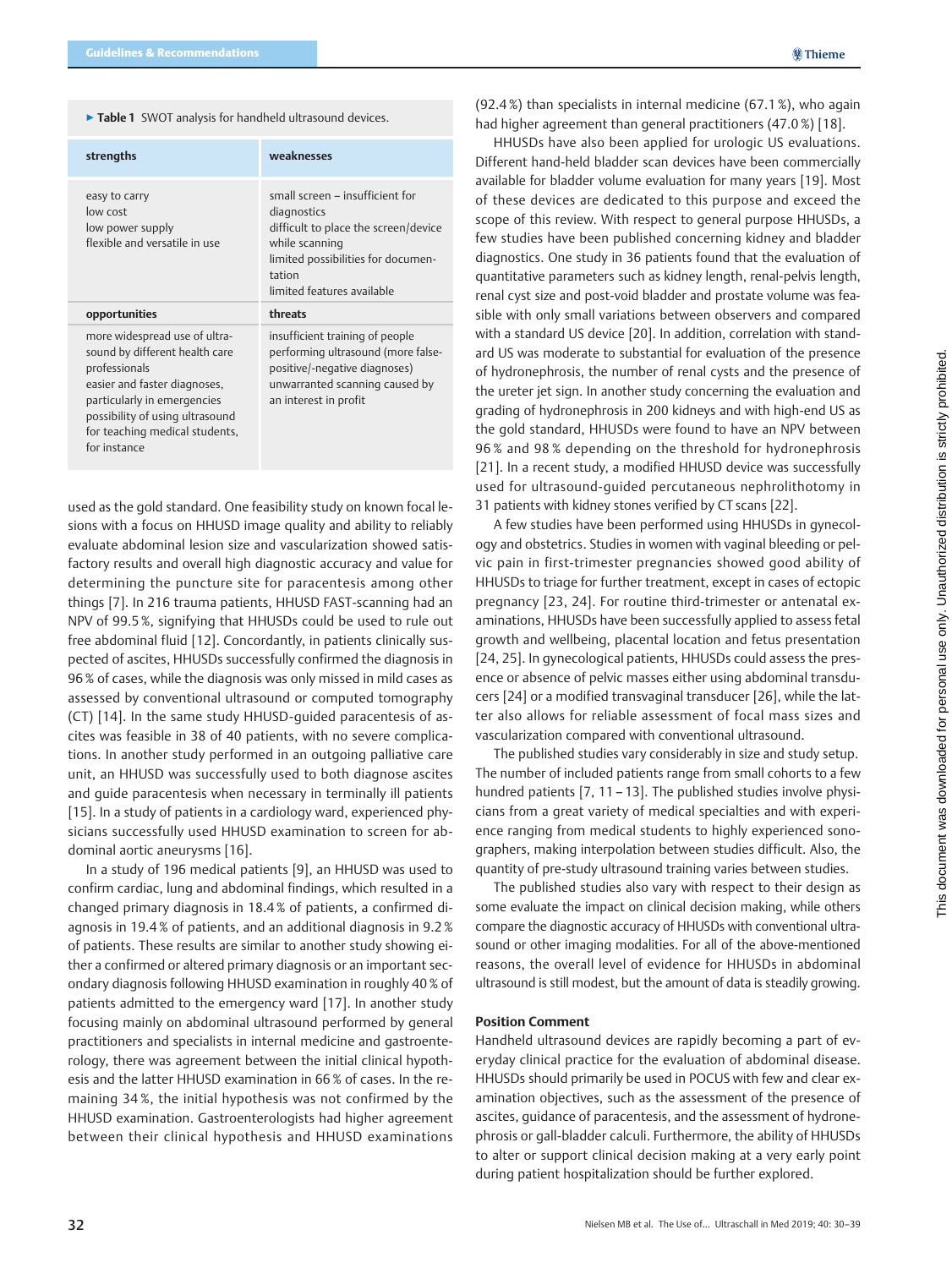The use of HHUSDs in the initial bedside evaluation of the acute patient is increasing viewed as a natural extension of the traditional physical examination of the cardiovascular system [27].

Several studies have evaluated the performance of handheld devices for the assessment of specific clinical questions, either in the daily assessment of the acute patient in a variety of environments (admissions ward, emergency room, intensive care) or in the follow-up of patients with an established diagnosis at outpatient clinics. Many of these studies have determined the performance of a HHUSD cardiac scan by measuring the agreement with an independently performed high-resolution echocardiogram. Left ventricular (LV) size, LV systolic function, regional wall motion abnormalities and pericardial effusion have all been detected using HHUSDs with good to high levels of accuracy [27]. In one study with trained cardiologists performing bedside ultrasound with HHUSDs in 104 acute cardiac care patients, the level of agreement for systolic function and pericardial effusion had a kappa of 0.89 and 0.81, respectively [28]. Agreement was less robust for assessing aortic, mitral and tricuspid valve function (kappa: 0.55 – 0.66). In a more recent study, 82 patients admitted with acute myocardial infarction were initially scanned with a, HHUSD by an experienced sonographer, who tried to perform as comprehensive examination as possible, including the use of color Doppler (average time 10 minutes). Correlation coefficients between the initial scan and a subsequent standard echo were good for LV ejection fraction and global wall movement (the wall motion index) score of 0.75 and 0.69, respectively. The levels of agreement for left ventricular enlargement, right ventricular dysfunction, pericardial effusion and inferior vena cava (IVC) distention were less robust with highly variable agreement in the assessment of segmental regional wall motion, dependent upon which part of the myocardium was being evaluated. This was assumed to be due to the limited field of view offered by the HHUSD that was used [29]. The evaluation of filling pressures using HHUSDs by measuring IVC diameter during the respiratory cycle has been evaluated in a number of studies again with variable agreement with respect to the reference scan [27]. As with the previous study, a feasibility study of 108 inpatients initially scanned with an HHUSD by an experienced cardiologist followed by a departmental echo found reduced correlation between exams for IVC diameter compared to that for LV and RV function, valvular function, atrial size and pericardial effusion [30]. Although the authors speculated that this may reflect the time interval between the two scans, satisfactory visualization of the IVC was scored at only 85 % and this again may be due to the limited field range of HHUSDs [27].

Despite some of the current HHUSDs lacking either color or spectral Doppler, the assessment of valve disease, both stenosis and regurgitation (only those with color Doppler), is possible with these devices. In a study of 130 patients with suspected or known aortic stenosis (AS), an additive scoring system was applied based upon a grayscale assessment of the level of restriction in the opening of each valve cusp using an HHUSD. This was then compared with aortic valve area indices calculated using high-end echocardiography. The receiver operating curves for diagnosing severe and moderate to severe stenosis using the calculated AS score were 0.946 and 0.936, respectively. Although not significantly better than skilled clinical examination, this performed better than aortic calcium scores obtained using the HHUSD [31]. Using an HHUSD equipped with color Doppler in the assessment of acute coronary patients, trained cardiologists were able to identify aortic stenosis and regurgitation to a good level of agreement compared with subsequent high-end echocardiography. However, agreement was only moderate for mitral and tricuspid regurgitation ( $k = 0.55 - 0.56$ ), with a tendency to overestimate regurgitation using the HHUSD [28]. In another study comparing inter- and intra-observer agreement between HHUSDs and standard echocardiography in 320 patients, the level of agreement for grading mitral and aortic regurgitation was at least moderate  $(r > 0.6)$ , while the detection of mitral regurgitation was less favorable, with milder cases being missed by the HHUSD [32].

With reference to some of the above studies, the perceived limitations of HHUSDs for cardiac ultrasound when compared to even portable echo machines were highlighted in a position statement by the European Association for Echocardiography in 2011. Based on the technical performance of units at that time, the listed indications were: complement to clinical examination, screening tool in the emergency room or ambulance, initial evaluation in outreach clinics, triage tool for determining who should undergo fully comprehensive echocardiogram and teaching tool [33]. One study evaluated the spontaneous use (not part of a clinical trial) of HHUSDs by non-specialist hospital residents who had undergone appropriate training [34]. The use of an HHUSD by 24 residents admitting 542 patients overnight was retrospectively analyzed. The residents elected to scan 42 % of patients as part of their initial assessment and not to scan 58 % of patients, with lack of clinical indication, time constraints and poor patient cooperation as the main reasons for the latter choice. There was, however, a wide variation in the percentage use of the HHUSD by individual residents (17 – 85 %), despite all receiving the same level of training. A number of factors may account for this variation, including comfort with use of the device, time and efficient data collection, i. e., information already available from previous patient tests and imaging.

The identification of fluid overload within the lungs by the visualization of multiple ring-down artifacts in the image known as B-lines or "lung rockets" has been shown to be reliably achievable with HHUSDs and can be taught to other members of the patient care team [35]. In a prospective study using HHUSDs for the assessment of 185 outpatients with established heart failure (HF), 8 chest zones were scanned by skilled investigators for a median of 2 minutes, with all recorded clips reviewed offline. 32 % of patients had ≥ 3 B-lines, yet 82 % had no findings at auscultation. At follow-up these patients had a four-fold increase in hospital admission for heart failure and death than patients with < 3 B-lines. HHUSD assessment may therefore allow optimization of patients with HF [36]. In another study, however, a potential discrepancy with HHUSDs in the assessment of B-lines in patients with HF was highlighted due to their limited clip store capacity. When comparing an HHUSD with 2-second clip store with a high-end system able to record at least 6 seconds, there was a significant difference in the number of B-lines observed during a standardized scanning protocol, with a higher number being seen using the longer recorded clips [37].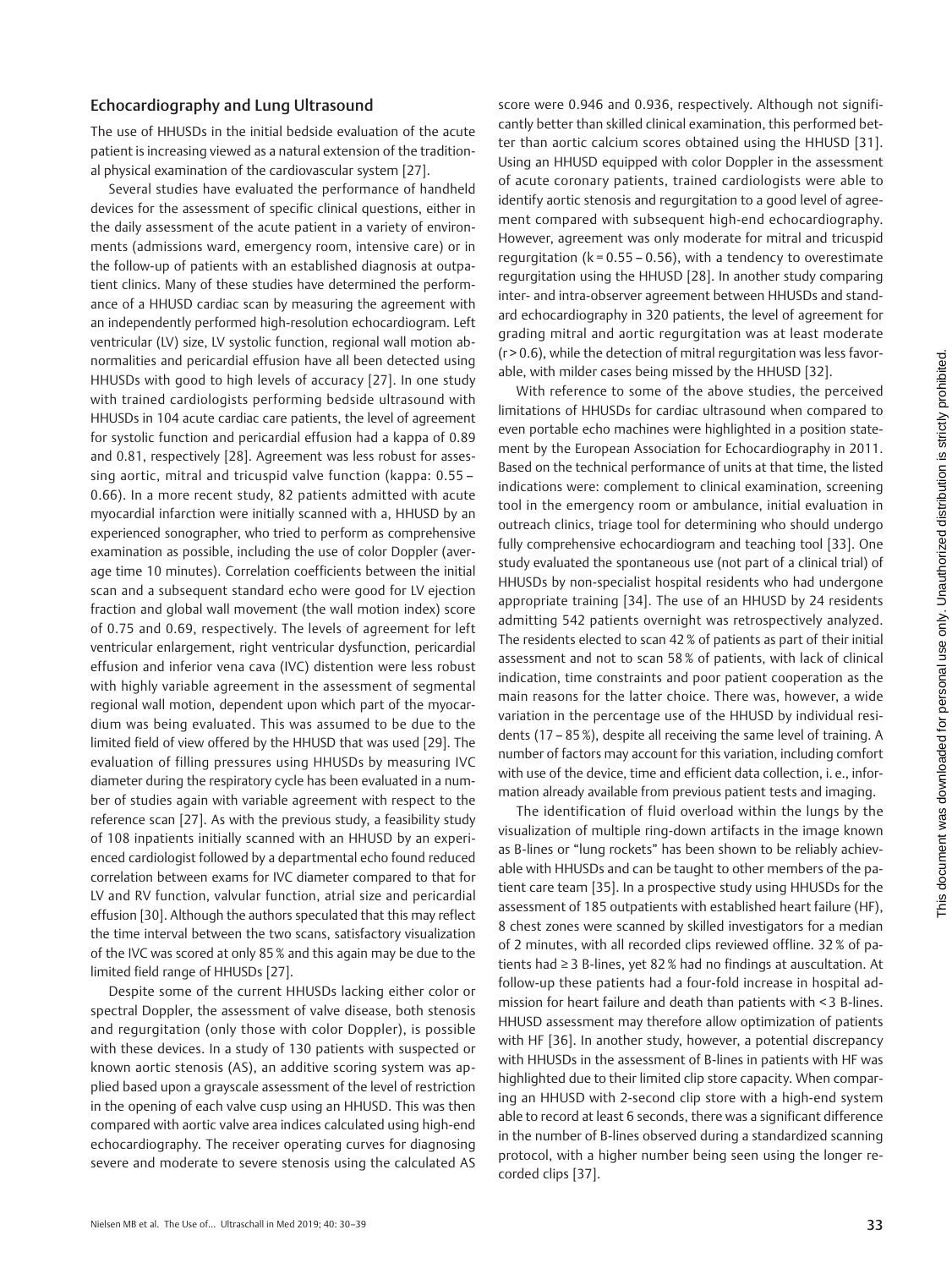HHUSDs have also been successfully employed for the detection of B-lines in other interstitial lung conditions. In a study of 39 patients with rheumatoid arthritis comparing HRCT with standardized lung ultrasound, a subset of 29 patients were also scanned using an HHUSD by a physician with limited training in B-line recognition at ultrasound. In this subset, the sensitivity and specificity for interstitial lung disease with respect to HRCT were 89 % and 50 %, respectively, while the concordance with standard ultrasound was good ( $k = 0.78$ ) [38]. The value of lung ultrasound performed by operators with limited experience using HHUSDs has also been demonstrated in the acute assessment of patients with dyspnea. Five junior doctors performed 69 scans using HHUSDs combined with clinical assessment of patients with breathlessness. The final diagnosis was determined by the senior admitting physician at discharge and this was used to calculate receiver operator curves for clinical and ultrasound performance. The resultant area under the curve was significantly higher for ultrasonic diagnosis (chronic obstructive lung disease, pulmonary edema, pneumonia, pleural effusion) than clinical assessment: 0.87 vs. 0.81 [39]. Notably, two of the doctors who underwent extended training demonstrated increased diagnostic accuracy compared to their peers. In the further management of pleural effusion (PE), HHUSDs may offer an ideal solution for bedside quantification and guidance of thoracentesis for the resolution of respiratory compromise. In a study of 73 people with an abnormal chest radiograph suggestive of PE, a single experienced ultrasound operator performed pleural ultrasound with an HHUSD. Significant PE was diagnosed by single-point measurement in 46 patients in whom successful aspiration of the effusion was performed using ultrasound guidance. On review of the measured inter-pleural distance, the authors determined that a value of > 6.3 cm predicted an effusion volume > 1000 ml with a sensitivity of 91.7 % and a specificity of 99.9 % [40].

Incorporating both lung and cardiac ultrasound into the initial assessment of the acutely dyspneic patient with an HHUSD can enhance the diagnostic performance of this point of care approach. In 68 patients presenting at an emergency department with breathlessness, an HHUSD was used to evaluate the lung to look for B-lines and pleural effusions, the heart to look for pericardial effusion and assess ejection fraction, and the IVC to look for increased distention. Patients were divided into cardiogenic and non-cardiogenic causes of dyspnea, with the final diagnosis determined by a senior physician reviewing all investigations and patient response to treatment. Two-by-two contingency tables were used to calculate sensitivity and specificity data for differing combinations of the ultrasound exam compared with the final diagnosis. As with other studies, lung ultrasound alone showed good sensitivity and specificity of 92.6 % and 80.5 %, respectively, for detecting cardiogenic edema, but the overall accuracy was best (90 %) when this was combined with either the cardiac or IVC findings [41].

### Position Comment

There are now a number of good quality studies with a reasonable number of patients, comparing HHUSDs with high-quality echocardiograms, thereby establishing the value of these devices in the initial assessment of both the acute and non-acute patient. Initial assessment of LV enlargement, LV function, pericardial effu-

sion and valve function (to some extent) is possible, with good levels of agreement with departmental echocardiograms. However, some limitations have been highlighted: namely the field of view offered by these units, which can prevent reliable evaluation of the IVC. HHUSDs can also reliably be used to determine the presence of both pulmonary edema and pleural effusions and guide thoracentesis in the latter. This can be performed without the need for departmental ultrasound and there is good evidence to indicate that this can be reliably performed by clinicians with limited ultrasound training.

## Handheld Devices for Pediatric Ultrasound

The use of handheld ultrasound is particularly attractive when it comes to pediatric applications given that the body habitus of children is well-suited for ultrasound. The low proportion of fat and lower examination depth allow for acquisition of excellent quality images, requiring no high-end technology. Consequently, pediatric ultrasound applications could be potentially performed using less sophisticated devices, such as portable devices or even HHUSDs. Moreover, the reduced size of such devices may be better tolerated by the pediatric patient, allowing for a calmer and more effective examination. The notion of point-of-care ultrasound has been endorsed and efforts have been made to incorporate this into pediatric practice [6, 42, 43]. As seen in all aspects of US, HHUSDs can be used for initial evaluation and diagnosis, follow-up and procedural guidance in pediatric imaging.

There is limited evidence regarding HHUSDs in general pediatric applications, but there are some reports of use for cardiac applications. The added value of an HHUSD in a neonatal intensive care unit was illustrated in a pictorial paper and includes the early identification of intraventricular hemorrhage, hydrocephalus and ovarian cysts. The availability of an HHUSD allowed serial monitoring of an intraventricular thrombus over multiple frequent examinations, demonstrating thrombus evolution to a cystic area following central liquefaction. This interpretation would have been problematic if the patient was only examined once in the radiology department [44]. A major part of the available literature deals with cardiac applications. A study enrolled neonates and children < 6 years old, comparing the quality of cardiac ultrasound images acquired with an HHUSD and a conventional device. The diagnoses in question included various heart abnormalities: patent ductus arteriosus, atrio-ventricular canal, peripheral pulmonary valve stenosis, aortic coarctation, atrial septal defect, ventricular septal defect, preoperative or postoperative tetralogy of Fallot and mitral regurgitation. It was concluded that the image quality of cardiac anatomic structures did not differ significantly based on the readers' evaluation between the HHUSD and the conventional device. Only 9 % of findings, none of which were critical, were missed by the HHUSD, showing the value of such a device, especially in remote areas with poor access to medical care [45]. In keeping with these results, another study investigated the diagnostic accuracy of HHUSDs handled by critical care physicians for the diagnosis of pericardial effusion, decreased cardiac function and left ventricular enlargement in pediatric patients. The reference method used in this study was a standard echocardiogram and the examined population included patients aged 3 months to 20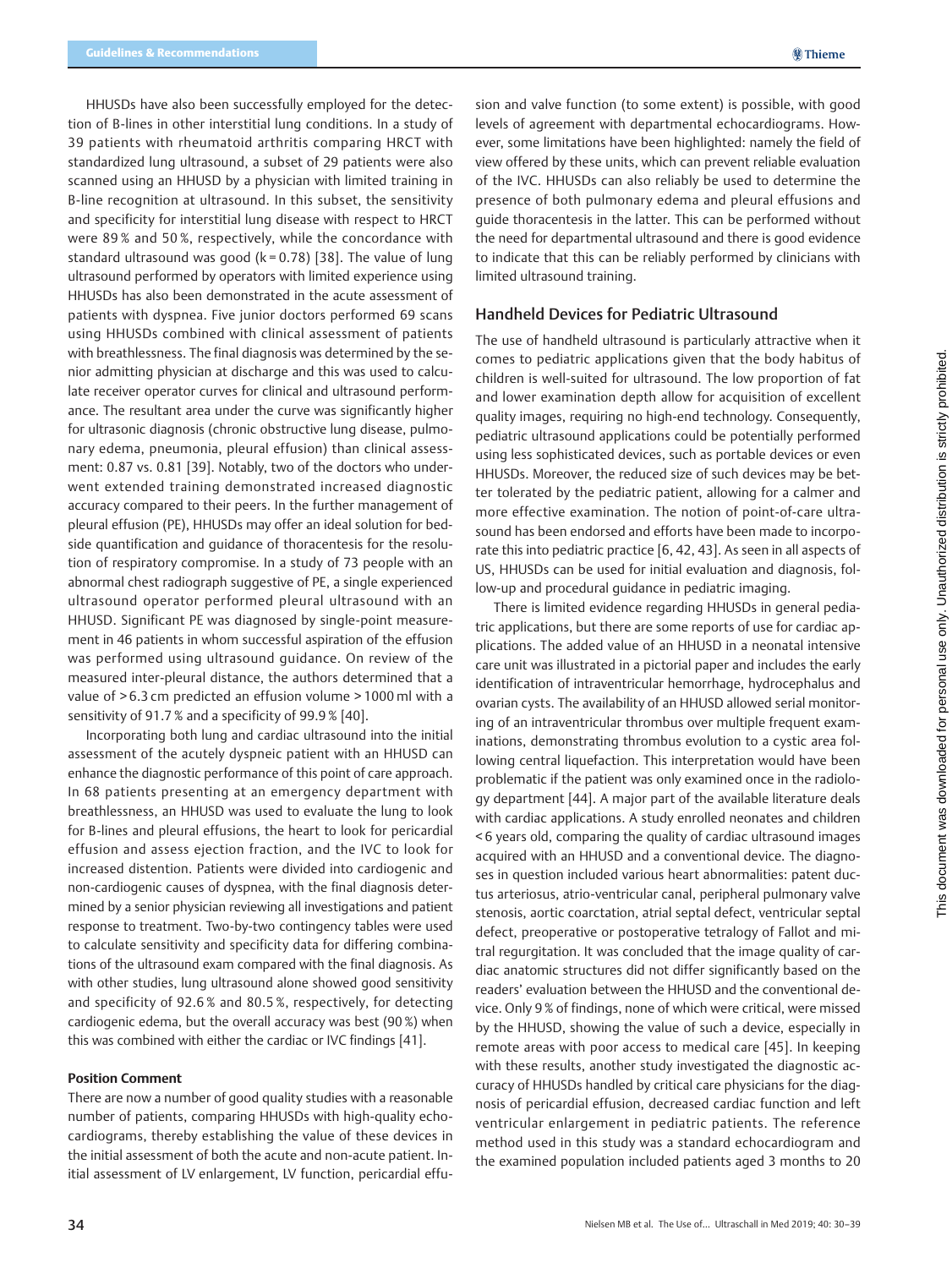years. It was found that HHUSDs accurately detected effusions in more than 90 % of cases and correctly calculated left ventricular size and systolic function in 96 % of patients [46].

Rheumatic heart disease (RHD) is another field where HHUSDs have been evaluated in pediatric patients [47 – 49]. In a field study taking place in a deprived region and involving more than 1000 children, HHUSDs had a sensitivity of 78.9 % and a specificity of 87.2 % for the diagnosis RHD, although the sensitivity was even higher for definite RHD. The inter- and intra-observer agreement ranged from 66 % to 83 % and 71.4 % to 94.1 %, respectively. In light of these results and the low cost of HHUSDs, these devices can be used as an initial screening tool for RHD, especially in remote areas, but a standard ultrasonographic device should be used to confirm the findings in suspicious cases [47]. Similarly, another team investigated the diagnostic accuracy of an HHUSD used by trained nurses for diagnosing RHD with a sensitivity of more than 77 % and a specificity of 90 %. The percentage of agreement between the different observers was 91.4 % [48]. Another study concluded that HHUSD echocardiography has a sensitivity of 90.2 % and a specificity of 92.9 % for RHD and even higher diagnostic accuracy for definite RHD [49]. A similar approach of screening for RHD with HHUSDs has also been tested in school students, revealing a significant number of children with previously undetected abnormalities [50].

HHUSDs have also been tested for the detection of patent ductus arteriosus in premature infants. When the images were evaluated by a neonatologist after short training, the examination had a sensitivity of 69 % and specificity of 88 %, but when interpreted by an experienced cardiologist, the sensitivity increased to 87 %. As a result, such applications should only be endorsed after proper training or if there are no specialists available [51]. The same hypothesis was tested in a study where the HHUSD exams were evaluated by pediatric cardiologists. It was found that HHUSDs could detect patent ductus arteriosus in neonates with false-positive rates around 11 % and false-negative rates of less than 6 %. The results were better for neonates weighing more than 1000 g and having a gestational age > 37 weeks [52].

Another longstanding application of HHUSDs in children is US-guided urine collection by suprapubic aspiration. Initial results have shown that suprapubic aspiration is more frequently successful if guided by an HHUSD and fewer attempts are required [53]. One recent study showed that using an HHUSD to determine urine bladder volume prior to urethral catheterization increased the success rate of the procedure and avoided unsuccessful repeated attempts [54].

A case series presents 3 patients with head trauma where portable ocular ultrasound detected increased intracranial pressure by measuring the diameter of the optic nerve sheath [55]. Another proposed application for portable ultrasonography, but with limited evidence, is the measurement of thyroid volume in children in an attempt to define the prevalence of goiters and thus detect the status of iodine deficiency disorders [56].

### Position Comment

There is currently limited evidence regarding the incorporation of HHUSDs in pediatrics. However, HHUSDs have provided promising results in the detection of RHD and other cardiac applications and are strongly recommended as an initial screening tool, especially in remote areas or developing countries. Although there are limited reports available regarding other applications, it is expected that HHUSDs could greatly assist minimally invasive procedures, like vein cannulation, which are commonly performed under the guidance of a portable ultrasonographic machine in intensive care units or emergency departments. Given the lower quality of HHUS images compared to conventional ultrasonographic machines, it remains to be addressed whether it is better for the examination to be performed by an experienced radiologist or a clinician.

## Handheld Devices for Medical Students

Compared with standard ultrasound devices, the lower costs and handiness make HHUSDs an attractive training tool for medical students in the preclinical and clinical setting. The need and demand for ultrasound training will grow with the expanded use of these devices. The training of medical students will therefore be of outmost importance to meet these needs. In the preclinical setting, ultrasound training will also improve the understanding of anatomy [57] and allow a more rapid diagnosis and decision-making process during clinical training.

There are few studies reporting on the use of handheld devices for educational purposes, with most of them focusing on intrathoracic organs. One randomized trial assessed the efficacy of different ultrasound training programs involving the use of HHUSDs for teaching focused cardiac ultrasound. 45 third-year medical students were allocated to one of three educational programs: (a) lecture-based approach with scan training by a sonographer, or (b) coupled electronic education modules with sonographer scan training, or (c) self-directed program, combining electronic modules with scan training on a high-fidelity ultrasound simulator. Image interpretation skills and scanning technique were evaluated after each program. It was found that all three programs were associated with a significant improvement in image interpretation (mean improvement 1.3-fold), but the quality scores of self-directed students were lower than those of students taught by sonographers [58].

At Mayo Medical School, 42 first-year students participated in 3 weeks of echocardiography training, using each other as training subjects. The aim of the program, which was implemented in their standard anatomy curriculum, was to identify cardiovascular structures at a parasternal long-axis plane. The rate of correct identification of anatomical structures increased from 3.7 % pretraining to 91.0 % at the completion of the program [59], suggesting that teaching on handheld devices is effective.

A Hong Kong study assessed the use of handheld devices by fourth-year medical students as means for their introduction to point-of-care transthoracic echocardiography during their 2-week anesthesiology rotation [60]. The students were allocated to groups of 8 – 9 subjects. Each student received a booklet on basic transthoracic echocardiography before training, which included lectures and practice. The aim was to teach identification of cardiac structures using the parasternal long axis, parasternal short axis, apical and subcostal views. At the end of their training, students achieved a mean success rate of 82 %.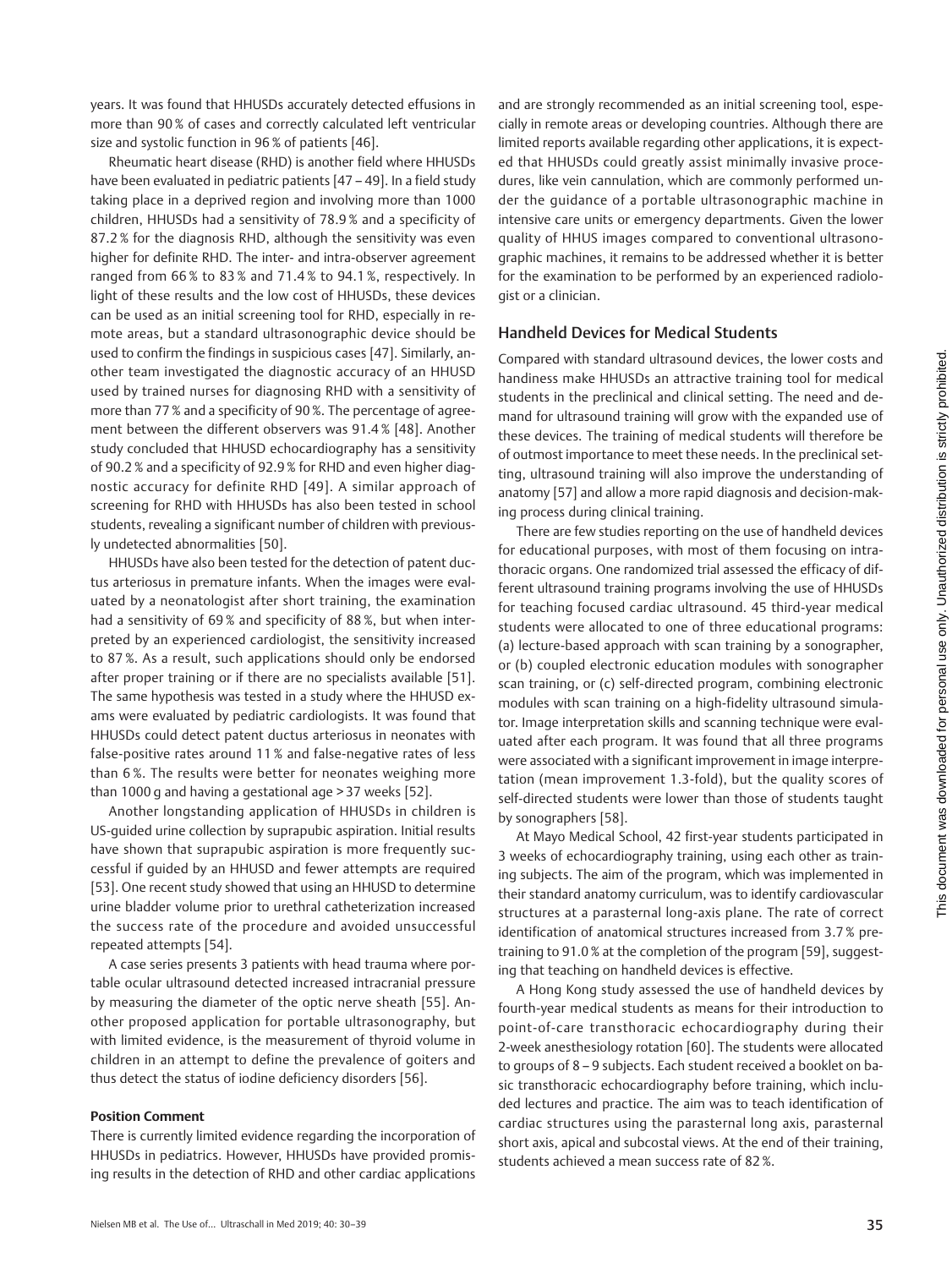At the University of California, Irvine, a study assessed the feasibility of point-of-care diagnostic ultrasound training in the fouryear medical school curriculum using handheld ultrasound devices. The program was introduced to first-year students in 2010 and involved web-based lectures, peer-to-peer training supervised by faculty members, and performance assessments. Although this study did not provide efficacy data, it postulates that early training of medical students with handheld devices will enhance their understanding of anatomy and physiology, and may promote the growth of predictive, preventative, participatory and personalized medicine [57].

A systematic review of the literature in 2017 found it possible to teach medical students to use HHUSDs for a limited number of pathologies mainly cardiac. There was no consensus on the protocols best-suited for the educational needs of medical students and no data on long-term skills retention [61].

#### Position comment

To date, a limited number of studies have been published, indicating that the use of handheld devices in medical education may be feasible as an adjunct in teaching anatomy and clinical examination. However, teaching ultrasound in general to undergraduate students is still not officially included in the standard curriculum of many medical schools and the evidence on handheld devices comes mostly from retrospective studies. We expect the need and demand for ultrasound training will grow with the use of handheld devices and early training will be of outmost importance. Further investigation of the optimal learning scenarios and implementation methods with a critical eye on study design and educational research method is needed [62].

## Education and practical training

As with any other medical training, the use of HHUSDs needs dedicated education and practical training [63 – 66]. To our knowledge, there are currently no prospective trials investigating handheld ultrasound training.

The importance of appropriate training in POCUS was addressed by a statement of the American College of Radiology (ACR) which recognized point-of-care ultrasound as an adjunct to the physical examination [67]. The ACR also pointed out that training and credentialing as well as quality assurance are of paramount importance. There is a clear risk that without adequate training POCUS can be harmful to patient care [67].

To address these concerns, many large medical societies request formal training in POCUS. US is now an integral part of training in many medical specialties. Likewise, emergency ultrasound training from the American College of Emergency Physicians (ACEP) requires formal didactic and experiential components in POCUS training [68]. Formal training can be accomplished either by attending a residency curriculum covering emergency ultrasound or by attending an introductory emergency ultrasound course [68]. Residents are also required to gain practical experience in emergency ultrasound, since the certification concluding training must follow the guidelines of the ACEP. Similar training

courses and numbers of supervised examinations are also requested by other societies.

So far, little is known regarding the adequacy of short introductory courses and limited examinations for achieving the necessary expertise. Most studies investigating learning curves in POCUS suffer from methodological issues [64]. The impact of a 16-hour course including 8 hours of hands-on training on POCUS skills was investigated in a study by Mandavia et al. [70]. During a 10-month follow-up period, they found that the 18 second-year emergency medicine residents were able to perform POCUS studies considered to be adequate in 96.1 % of cases and the diagnosis was accurate in 94.6 % [70].

The number of required examinations to reach a level of expertise was investigated in a retrospective study by Blehar et al. [71]. Based on 52 408 US examinations, they investigated the learning curve of 191 emergency physicians to learn 18 predefined examination types (i. e., FAST, aorta, right upper quadrant) [71]. The authors concluded that a range of 50 to 75 examinations sufficed to reach excellent interpretation skills for most of the examination types [3]. This opinion was not shared by Jang et al., who prospectively investigated the learning curve of 127 emergency physicians to reach a sufficient expertise level [72]. This study showed no major impact on the accuracy of US examinations of the right upper quadrant after performance of the first 50 examinations [72]. The authors concluded that "rather than simply requiring an arbitrary number of examinations, another method of competency assessment may be necessary" [72].

One method to improve US skills could be the use of simulators. However, the data on the optimal use of simulation-based training is still sparse [73]. A systematic review performed by Østergaard et al. could only identify 17 studies investigating simulation-based abdominal US training [74]. However, among these 17 studies, no studies used tests with established evidence of validity and 11 studies were identified to be at high risk for bias [69]. Based on the present literature, it was concluded that simulation appears to be "equally good or better than no training or than existing training methods" [74]. Recently the same group published the first simulation-based test for abdominal ultrasound skills with a pass/fail standard [75].

### Position Comment

POCUS education and training is needed no matter what equipment is used. There is no consensus on the number of cases to be performed or the time required for reaching a safe and acceptable level. Possibly competency-based assessment and training methods such as ultrasound simulation training and simulationbased tests may be preferred.

## Documentation, image storage and safety

Both and European and American ultrasound societies recommend that retrievable image documentation and written reports should be supplied for US examinations [76]. The use of HHUSDs mainly by non-radiologists in a clinical, often acute setting challenges the way ultrasound images and reports are documented and stored. In most cases, operators will use HHUSDs without ac-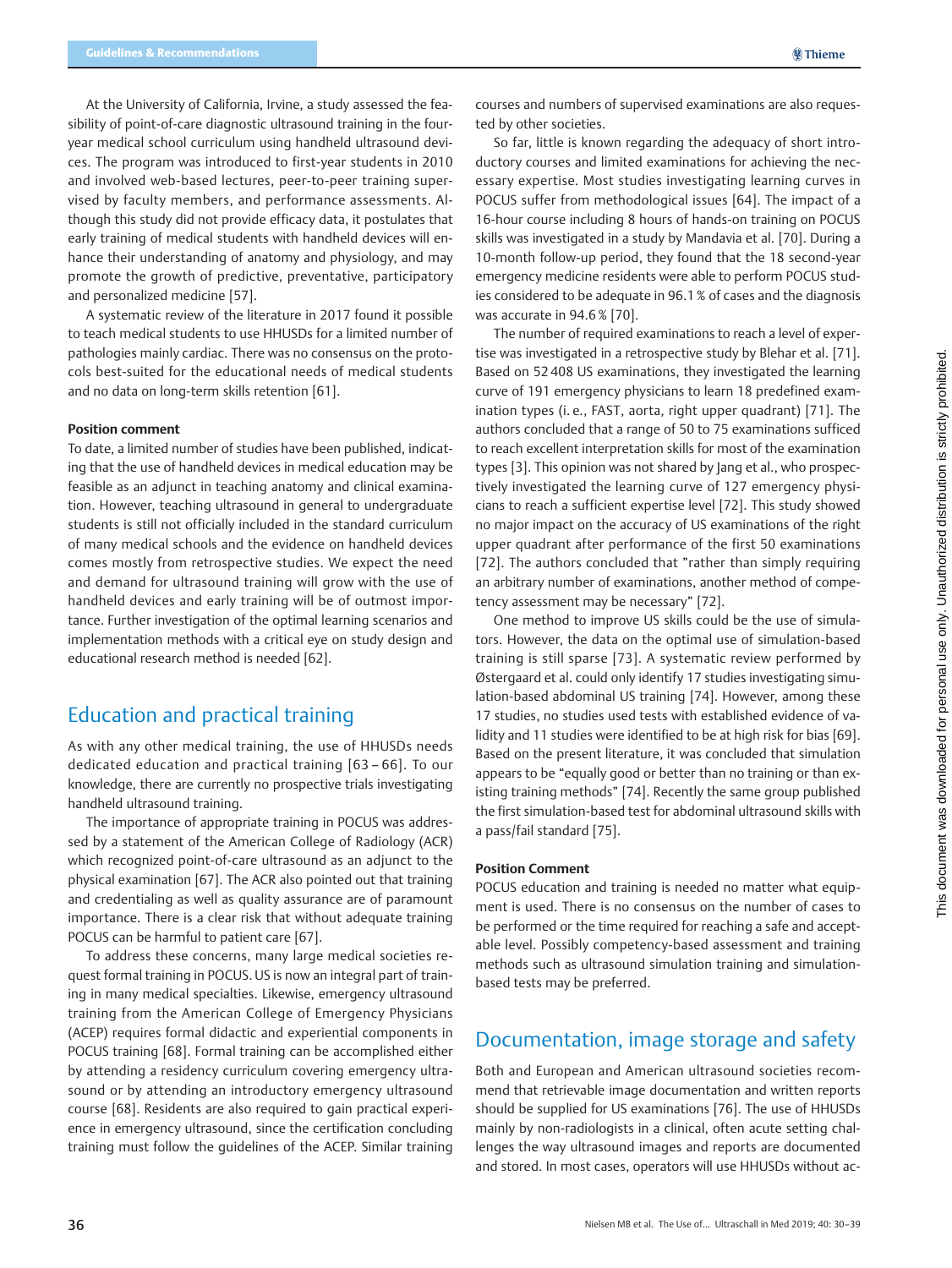cess to a PACS (Picture Archiving and Communication System) or RIS (Radiology Information System). Furthermore, the clinician recommending the examination and the operator performing the HHUSD exam will most likely be the same person. The majority of HHUSD examinations will be undertaken as part of the clinical examination, and the documentation thereof should be done in the hospital or clinic patient journal record system. The documentation should preferably include the reason for performing the HHUSD exam, the outcome/conclusion, the name of the operator performing the scan and the time and date of the examination.

When an HHUSD is used for ultrasound-guided interventional procedures, a description of the procedure should be supplied in the patient's medical record as with a surgical procedure. If possible, US images should also be saved within the patient journal. Image documentation in HHUSDs can pose a problem. If a patient identifier can be attached to the images and the HHUSD can send pictures to digital storage at the institution, this should be preferred. Some HHUSDs consist only of a transducer connected to a personal mobile device and care should be taken not to violate patient confidentiality and data safety and local rules must be followed carefully.

All of the above stresses the need for well-considered, simple diagnostic inquiries for HHUSD examinations, which could be answered with yes/no. In addition, HHUSDs are already used in lowand middle-income countries as well as in rural areas and in catastrophe settings. In these settings, documentation, image storage and data safety may be less crucial than in first-world hospital settings [77, 78]. Conversely, online and/or cloud-based data management may well be implemented to perform ultrasound examinations with HHUSDs, where qualified ultrasound specialists are not readily available [79].

#### Position Comment

US with an HHUSD performed mainly by non-radiologists challenges the conventional ways of storing and describing US images. In the implementation of HHUSDs, care should be taken that documentation is performed and preferably standardized but should not overrule the need for immediate US assessments and subsequent clinical interventions in acutely ill patients. Data safety should be considered at all times.

## Future Perspectives and conclusion

We define handheld ultrasound devices as devices with a screen the size of a smartphone or a small tablet that can be easily carried by a physician [80]. The advantages of such miniaturized scanners are clear and straightforward, as they can answer simple and focused medical questions regarding organ or symptom-related issues.

Studies involving HHUSDs have mainly been about POCUS which is not a replacement for comprehensive ultrasound, but rather offers immediate access to clinical imaging for rapid and direct solutions [33, 68, 81, 82]. HHUSDs will likely extend the user base of medical ultrasound since a handheld device is already less expensive than a full conventional ultrasound system. Users will range from medical students to medical specialists. Primary care

physicians are also likely to benefit from using HHUSDs in many point-of-care cases. Specialized training and formal certification are crucial. The proper use of HHUSDs is preceded by an understanding of the use of POCUS and the use of conventional ultrasound. As there is still little evidence on the acquisition of ultrasound skills using HHUSDs only, training in conventional US examinations should continue to be the mainstay of US education with the possible addition of HHUSDs for specific predefined applications.

In conclusion, HHUSDs should primarily be used in point-ofcare ultrasound with few and clear examination objectives. The integration of HHUSD for focused ultrasound examinations in the daily acute and critical care workflow is safe and easily applied to patient admissions, but there is still limited evidence in this field.

Also, the legal aspects of using a personal phone or tablet to obtain medical images will have to be addressed in the future. Documentation and reporting should be performed in a clear, uniform language using commonly accepted terminology. EFSUMB, working continuously to build the European ultrasound community, is also dedicated to ultrasound education and training within the field of HHUSDs.

## Conflict of Interest

The authors declare that they have no conflict of interest.

#### References

- [1] Nielsen MB. Handheld Ultrasound devices (HHUSD): A short review of the equipment available on the market as of September 2017. Ultraschall in Med 2017; 38: 668–668
- [2] Dietrich CF, Goudie A, Chiorean L et al. Point of Care Ultrasound: A WFUMB Position Paper. Ultrasound Med Biol 2017; 43: 49–58
- [3] Birth of "Echoscopy" The EFSUMB Point of View. Ultraschall in Med 2013; 34: 92
- [4] Dietrich CF, Rudd L, Saftiou A et al. The EFSUMB website, a great source for ultrasound information and education. Med Ultrason 2017; 19: 102–110
- [5] Dietrich CF, Rudd L. The EFSUMB website, a guide for better understanding. Med Ultrason 2013; 15: 215–223
- [6] Moore CL, Copel JA. Point-of-care ultrasonography. N Engl J Med 2011; 364: 749–757
- [7] Barreiros AP, Cui XW, Ignee A et al. EchoScopy in scanning abdominal diseases: initial clinical experience. Z Gastroenterol 2014; 52: 269–275
- [8] Kjesbu IE, Laursen CB, Graven T et al. Feasibility and Diagnostic Accuracy of Point-of-Care Abdominal Sonography by Pocket-Sized Imaging Devices, Performed by Medical Residents. J Ultrasound Med 2017; 36: 1195–1202
- [9] Mjolstad OC, Dalen H, Graven T et al. Routinely adding ultrasound examinations by pocket-sized ultrasound devices improves inpatient diagnostics in a medical department. Eur J Intern Med 2012; 23: 185–191
- [10] Hall MK, Hall J, Gross CP et al. Use of Point-of-Care Ultrasound in the Emergency Department: Insights From the 2012 Medicare National Payment Data Set. J Ultrasound Med 2016; 35: 2467–2474
- [11] Ojeda JC, Colbert JA, Lin X et al. Pocket-sized ultrasound as an aid to physical diagnosis for internal medicine residents: a randomized trial. J Gen Intern Med 2015; 30: 199–206
- [12] Coşkun F, Akıncı E, Ceyhan MA et al. Our new stethoscope in the emergency department: handheld ultrasound. Ulus Travma Ve Acil Cerrahi Derg 2011; 17: 488–492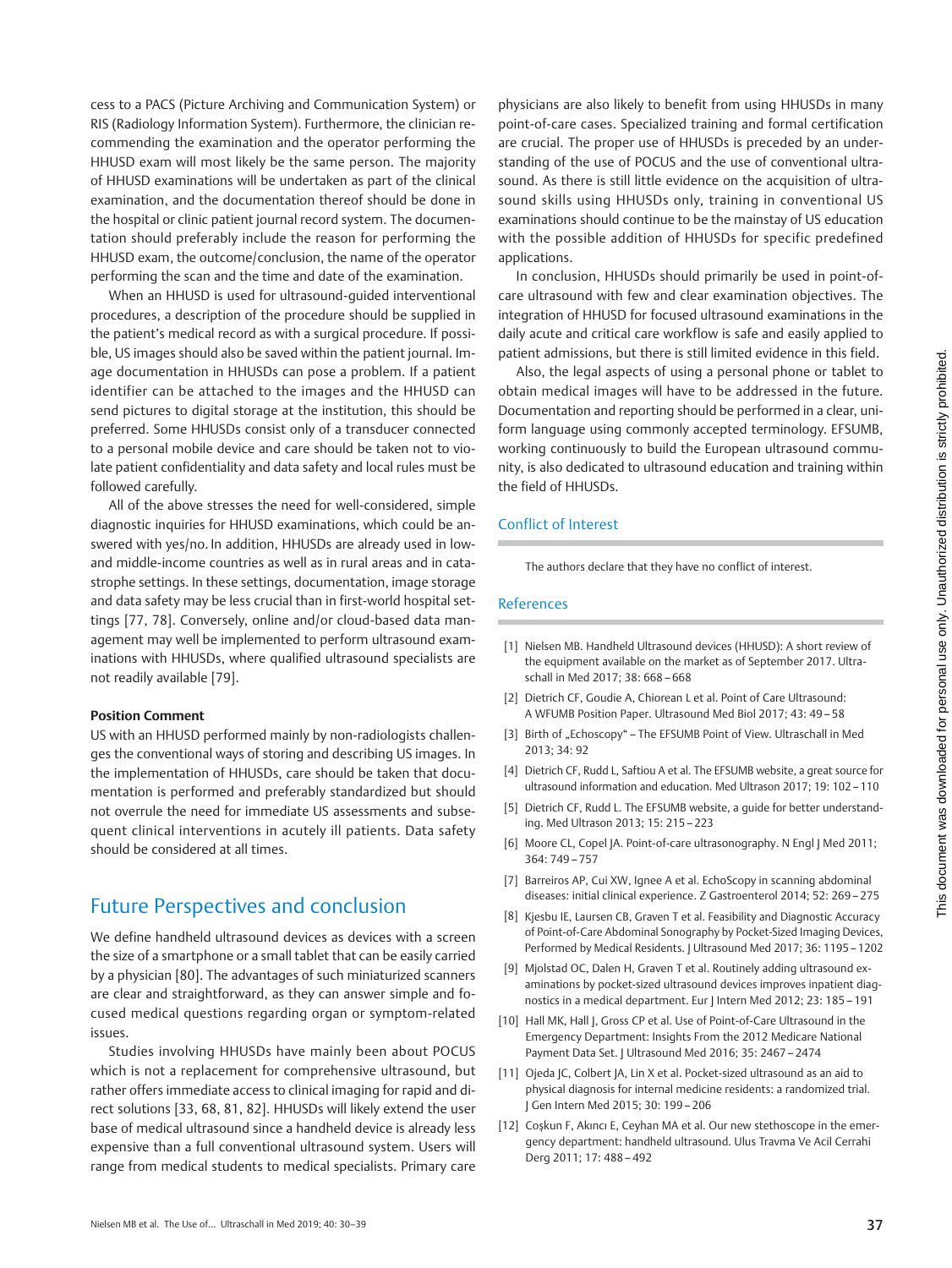- [13] Stock KF, Klein B, Steubl D et al. Comparison of a pocket-size ultrasound device with a premium ultrasound machine: diagnostic value and time required in bedside ultrasound examination. Abdom Imaging 2015; 40: 2861–2866
- [14] Keil-Ríos D, Terrazas-Solís H, González-Garay A et al. Pocket ultrasound device as a complement to physical examination for ascites evaluation and guided paracentesis. Intern Emerg Med 2016; 11: 461–466
- [15] Landers A, Ryan B. The use of bedside ultrasound and community-based paracentesis in a palliative care service. J Prim Health Care 2014; 6: 148– 151
- [16] Dijos M, Pucheux Y, Lafitte M et al. Fast track echo of abdominal aortic aneurysm using a real pocket-ultrasound device at bedside. Echocardiography 2012; 29: 285–290
- [17] Andersen GN, Graven T, Skjetne K et al. Diagnostic influence of routine point-of-care pocket-size ultrasound examinations performed by medical residents. J Ultrasound Med 2015 2015; 34: 627–636
- [18] Colli A, Prati D, Fraquelli M et al. The use of a pocket-sized ultrasound device improves physical examination: results of an in- and outpatient cohort study. PloS One 2015; 10: e0122181
- [19] Alnaif B, Drutz HP. The accuracy of portable abdominal ultrasound equipment in measuring postvoid residual volume. Int Urogynecol J Pelvic Dysfunct 1999; 10: 215 –218
- [20] Lavi A, Tzemah S, Hussein A et al. A urologic stethoscope? Urologist performed sonography using a pocket-size ultrasound device in the point-of-care setting. Int Urol Nephrol 2017; 49: 1513–1518
- [21] Kameda T, Uebayashi K, Wagai K et al. Assessment of the renal collecting system using a pocket-sized ultrasound device. | Med Ultrason 2018; 45: 577–581
- [22] Chen Y, Zheng H, Zang Z et al. Real-Time Ultrasound-Guided Percutaneous Nephrolithotomy Using Newly Developed Wireless Portable Ultrasound: A Single-Center Experience. Surg Innov 2018; 25: 333 –338
- [23] Bruns RF, Menegatti CM, Martins WP et al. Applicability of pocket ultrasound during the first trimester of pregnancy. Med Ultrason 2015; 17: 284–288
- [24] Sayasneh A, Preisler J, Smith A et al. Do pocket-sized ultrasound machines have the potential to be used as a tool to triage patients in obstetrics and gynecology? Ultrasound Obstet Gynecol 2012; 40: 145–150
- [25] Galjaard S, Baeck S, Ameye L et al. Use of a pocket-sized ultrasound machine (PUM) for routine examinations in the third trimester of pregnancy. Ultrasound Obstet Gynecol 2014; 44: 64–68
- [26] Troyano Luque JM, Ferrer-Roca O, Barco-Marcellán MJ et al. Modification of the hand-held Vscan ultrasound and verification of its performance for transvaginal applications. Ultrasonics 2013; 53: 17–22
- [27] Mirabel M, Celermajer D, Beraud A-S et al. Pocket-sized focused cardiac ultrasound: strengths and limitations. Arch Cardiovasc Dis 2015; 108: 197–205
- [28] Testuz A, Müller H, Keller P-F et al. Diagnostic accuracy of pocket-size handheld echocardiographs used by cardiologists in the acute care setting. Eur Heart J Cardiovasc Imaging 2013; 14: 38 - 42
- [29] Cullen MW, Geske JB, Anavekar NS et al. Handheld echocardiography during hospitalization for acute myocardial infarction. Clin Cardiol 2017; 40: 993–999
- [30] Andersen GN, Haugen BO, Graven T et al. Feasibility and reliability of point-of-care pocket-sized echocardiography. Eur J Echocardiogr 2011; 12: 665–670
- [31] Abe Y, Ito M, Tanaka C et al. A novel and simple method using pocketsized echocardiography to screen for aortic stenosis. J Am Soc Echocardiogr 2013; 26: 589–596
- [32] Prinz C, Dohrmann J, van Buuren F et al. Diagnostic performance of handheld echocardiography for the assessment of basic cardiac morphology and function: a validation study in routine cardiac patients. Echocardiography 2012; 29: 887 –894
- [33] Sicari R, Galderisi M, Voigt J-U et al. The use of pocket-size imaging devices: a position statement of the European Association of Echocardiography. Eur | Echocardiogr 2011; 12: 85 - 87
- [34] Tsai BT, Dahms EB, Waalen J et al. Actual use of pocket-sized ultrasound devices for cardiovascular examination by trained physicians during a hospitalist rotation. | Community Hosp Intern Med Perspect 2016; 6: 33358
- [35] Mai TV, Shaw DJ, Amundson SA et al. Learning to apply the pocket ultrasound device on the critically ill: comparing six "quick-look" signs for quality and prognostic values during initial use by novices. Crit Care 2013; 17: 448
- [36] Platz E, Lewis EF, Uno H et al. Detection and prognostic value of pulmonary congestion by lung ultrasound in ambulatory heart failure patients. Eur Heart J 2016; 37: 1244–1251
- [37] Platz E, Pivetta E, Merz AA et al. Impact of device selection and clip duration on lung ultrasound assessment in patients with heart failure. Am J Emerg Med 2015; 33: 1552–1556
- [38] Cogliati C, Antivalle M, Torzillo D et al. Standard and pocket-size lung ultrasound devices can detect interstitial lung disease in rheumatoid arthritis patients. Rheumatology 2014; 53: 1497 –1503
- [39] Filopei J, Siedenburg H, Rattner P et al. Impact of pocket ultrasound use by internal medicine housestaff in the diagnosis of dyspnea. J Hosp Med 2014; 9: 594–597
- [40] Lisi M, Cameli M, Mondillo S et al. Incremental value of pocket-sized imaging device for bedside diagnosis of unilateral pleural effusions and ultrasound-guided thoracentesis. Interact Cardiovasc Thorac Surg 2012; 15: 596–601
- [41] Sforza A, Mancusi C, Carlino MV et al. Diagnostic performance of multiorgan ultrasound with pocket-sized device in the management of acute dyspnea. Cardiovasc Ultrasound 2017; 15: 16
- [42] Marin JR, Abo AM, Arroyo AC et al. Pediatric emergency medicine point-ofcare ultrasound: summary of the evidence. Crit Ultrasound | 2016; 8: 16
- [43] McLario DJ, Sivitz AB. Point-of-Care Ultrasound in Pediatric Clinical Care. JAMA Pediatr 2015; 169: 594–600
- [44] Burdjalov V, Srinivasan P, Baumgart S et al. Handheld, portable ultrasound in the neonatal intensive care nursery: a new, inexpensive tool for the rapid diagnosis of common neonatal problems. J Perinatol 2002; 22: 478–483
- [45] Li X, Mack GK, Rusk RA et al. Will a handheld ultrasound scanner be applicable for screening for heart abnormalities in newborns and children? J Am Soc Echocardiogr 2003; 16: 1007–1014
- [46] Spurney CF, Sable CA, Berger |T et al. Use of a hand-carried ultrasound device by critical care physicians for the diagnosis of pericardial effusions, decreased cardiac function, and left ventricular enlargement in pediatric patients. J Am Soc Echocardiogr 2005; 18: 313–319
- [47] Beaton A, Lu JC, Aliku T et al. The utility of handheld echocardiography for early rheumatic heart disease diagnosis: a field study. Eur Heart J Cardiovasc Imaging 2015; 16: 475–482
- [48] Mirabel M, Bacquelin R, Tafflet M et al. Screening for rheumatic heart disease: evaluation of a focused cardiac ultrasound approach. Circ Cardiovasc Imaging 2015; 8: e002324
- [49] Beaton A, Aliku T, Okello E et al. The utility of handheld echocardiography for early diagnosis of rheumatic heart disease. J Am Soc Echocardiogr 2014; 27: 42–49
- [50] Cramp G, Stonehouse M, Webb R et al. Undetected rheumatic heart disease revealed using portable echocardiography in a population of school students in Tairawhiti, New Zealand. N Z Med J 2012; 125: 53 - 64
- [51] Lee HC, Silverman N, Hintz SR. Diagnosis of patent ductus arteriosus by a neonatologist with a compact, portable ultrasound machine. J Perinatol 2007; 27: 291–296